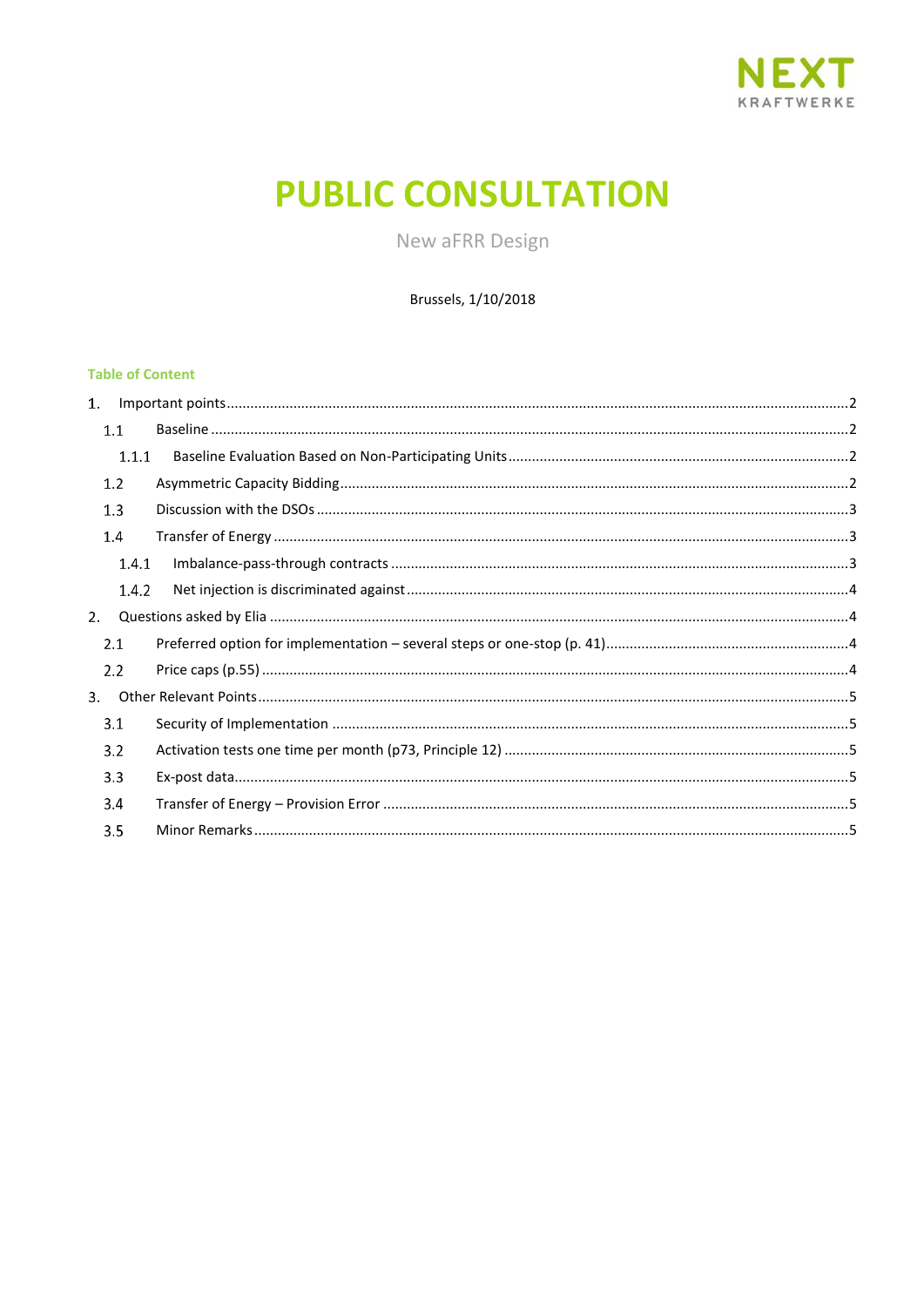

We very much appreciate the development in opening the R2 market for non-CIPU units. The following points are of main relevance in our opinion:

- a baseline that allows the participation of pools of various units and does not discriminate against smaller pools and smaller units. (s. Article [1.1\)](#page-1-1)
- the obligation to place asymmetric capacity bids for all volumes offered (s. Article [1.2\)](#page-1-3)
- the timely elaboration of a process that allows the participation of DSO connected units (s. Article [1.3\)](#page-2-0)
- the allowance to participate with net injecting units within the framework of the transfer of energy at least with those holding a pass-through contract (s. Article [1.4\)](#page-2-1)

The explicit request for opinion by Elia is tackled in Article [2.](#page-3-1)

Further relevant points are summarized under Articl[e 3.](#page-4-0)

#### <span id="page-1-0"></span>1. **Important points**

#### <span id="page-1-1"></span> $1.1$ Baseline

#### <span id="page-1-2"></span> $1.1.1$ Baseline Evaluation Based on Non-Participating Units

The baseline is evaluated on the pool of non-participating units (s. Article 14 in design note). We understand the reasoning for the approach, but also see an important issue:

- The R2 activation will be executed by the "participating DPs". A provider selects those delivery points which are available, which are connected, react and can follow the set-point.
- An aggregator must keep a redundancy in case he "loses" some of the participating unit due to an outage or a loss of connection. In that case he can switch non-participating units to become active in the participating pool. This also means that the "non-participating" units are not necessarily unavailable neither do they not necessarily not react.
- However, the non-participating pool typically hosts also those units with connection losses or outages. Therefore, the baseline of the non-participating pool is not as accurate as the one for the participating units. While the accuracy of the baseline for the non-participating delivery points might be worse for instance due to units starting or having an outage.
- In case the activations are rather small and only a part of the offered R2 volume is activated this effect will be limited, but as soon as a large volume of R2 is activated the aggregator typically activates to a large extent those units that are reliable at those moments and switches these to the participating pool. In such case the nonparticipating pool still hosts the redundant units, but the share of units that are not available, that have lost connection or that ramp up or down due to start-ups and outages will be larger. In particular the outage and start-up ramps are more difficult to forecast and will have a significant impact on the accuracy of the baseline. In these cases, the less reliable or not connected units might dominate the baseline error.

## **We therefore propose that Elia carefully evaluates this problem. It might be a solution to exclude the times of high R2 activations from the base line evaluation if a strong distortion can be observed.**

#### <span id="page-1-3"></span> $1.2$ Asymmetric Capacity Bidding

The R2 market is currently difficult to enter for new participants. One of the reasons is that R2 is still sourced as a symmetrical product. A new entrant that only offers R2 up or R2 down relies on an offer from another party offering the product part to combine to R2 symmetric.

To our understanding the current proposal suggests that all parties offering a symmetrical volume also need to offer this same volume in two asymmetric capacity bids.

## **We consider this obligation of utmost importance for the success of opening the R2 market.**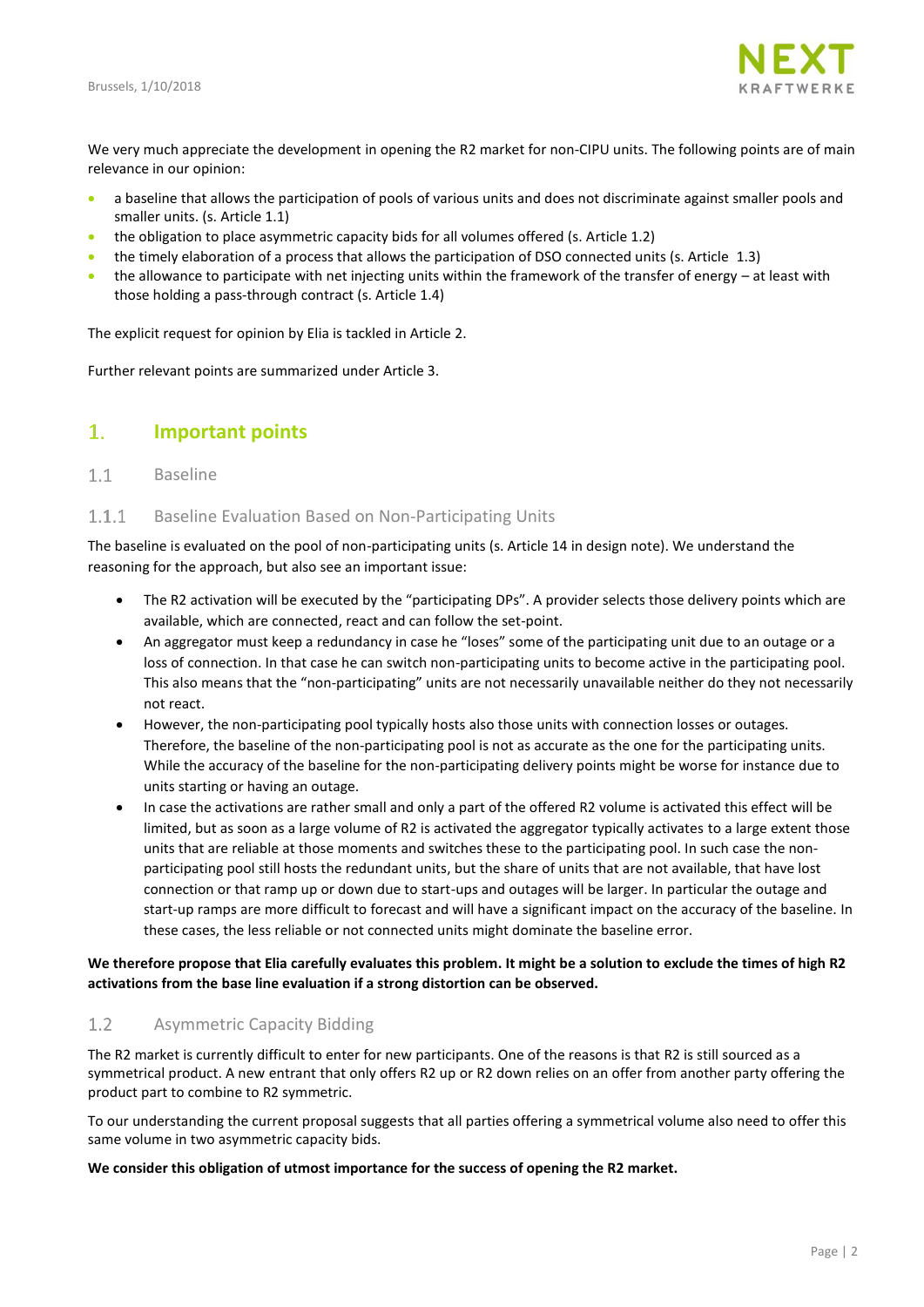

However, even if this obligation is implemented we have a strong concern that the dominant market parties offer the asymmetric product parts at very high prices compared to the symmetric pendants exploiting the current position of market power. This would make the entrance either impossible or would ask the new entrants to offer their asymmetric products largely below market value. We understood from our discussions with Elia, that it is intended to prohibit this exertion of market power by imposing total cost rules that would not allow to increase the costs of asymmetric products artificially. **Considering the low competition on the market we however fear that in case the first new entrants offer primarily R2 up (R2 down respectively), that market parties with market power can react by price dumping this very product part and increasing the cost for the pedant R2 down (R2 up respectively).** 

**We would therefore like to ask Elia to consider the following two additional approaches:**

- **Obligation for all market parties to over a part of the overall offered volume (e.g. 25 %) as fully asymmetric products (no symmetric offer for these volumes)**

**and/or**

- **Elia sources a part of the over all sourced volume (e.g. 25%) only from asymmetric bids.** 

## **Furthermore, we would be happy if Elia put the discussion of the capacity bid and selection process for R2 on the agenda as soon as possible as it is a crucial element for the success of the product.**

#### <span id="page-2-0"></span> $1.3$ Discussion with the DSOs

Several non-CIPU products developed by Elia were in a first stage only accessible for TSO connected delivery points and only later for delivery points on DSO level. In our opinion this discriminates flexibility on DSO level.

**In the design note it remains unclear in how far the DSOs are involved in the discussion and the implementation process and how it will be guaranteed that both DSO and TSO level delivery points can enter the R2 market at the same time. We would therefore ask Elia to engage in early discussions with the DSOs and organize the time line accordingly to ensure a level playing field for all market parties.** 

#### <span id="page-2-1"></span> $1.4$ Transfer of Energy

#### <span id="page-2-2"></span> $1.4.1$ Imbalance-pass-through contracts

Imbalance-Pass-through contracts are contracts between the owner of an access point and his supplier/BRP in which it is stipulated that the owner of the access points also carries the full responsibility of imbalances (difference between his "nomination" to the supplier and the real production/consumption). In other words, any imbalance is passed through.

The owner of access points typically opted for this solution because he wanted to sell their flexibility directly to Elia via "reactive balancing". It is often argumented that the holder of a pass-through contract sold his flexibility to the supplier/BRP. This is a totally wrong interpretation. **It is important to note that the contract holders did not sell their flexibility to the supplier/BRP. On the contrary: As the imbalance costs/gains of activated flexibility are directly passed through to the owner of the access points, the ownership of the flexibility remains entirely with the owner of the access point.**

Even though the access point owner owns his flexibility it is impossible for him to freely participate in delivering reserve power, because the supplier/BRP is not obliged to pass through the corrections for an activation. This has the following consequence:

- For negative reserve power the supplier/BRP passes the imbalance through but keeps the positive correction, which usually is a payment by Elia to the BRP. The access point owner carries the costs of an activation, while the BRP/supplier benefits without any contribution on their part.
- For positive reserve power the supplier/BRP has to pass the passes through the positive imbalance and is stuck with the negative correction. In this case the owner of the access point can exploit the situation and benefit also from the positive imbalance of an activation for which he is not corrected.

Next Kraftwerke had worked out various solutions on how a solution for pass-through contracts can be implemented. We think that the following rules and process would be a good solution: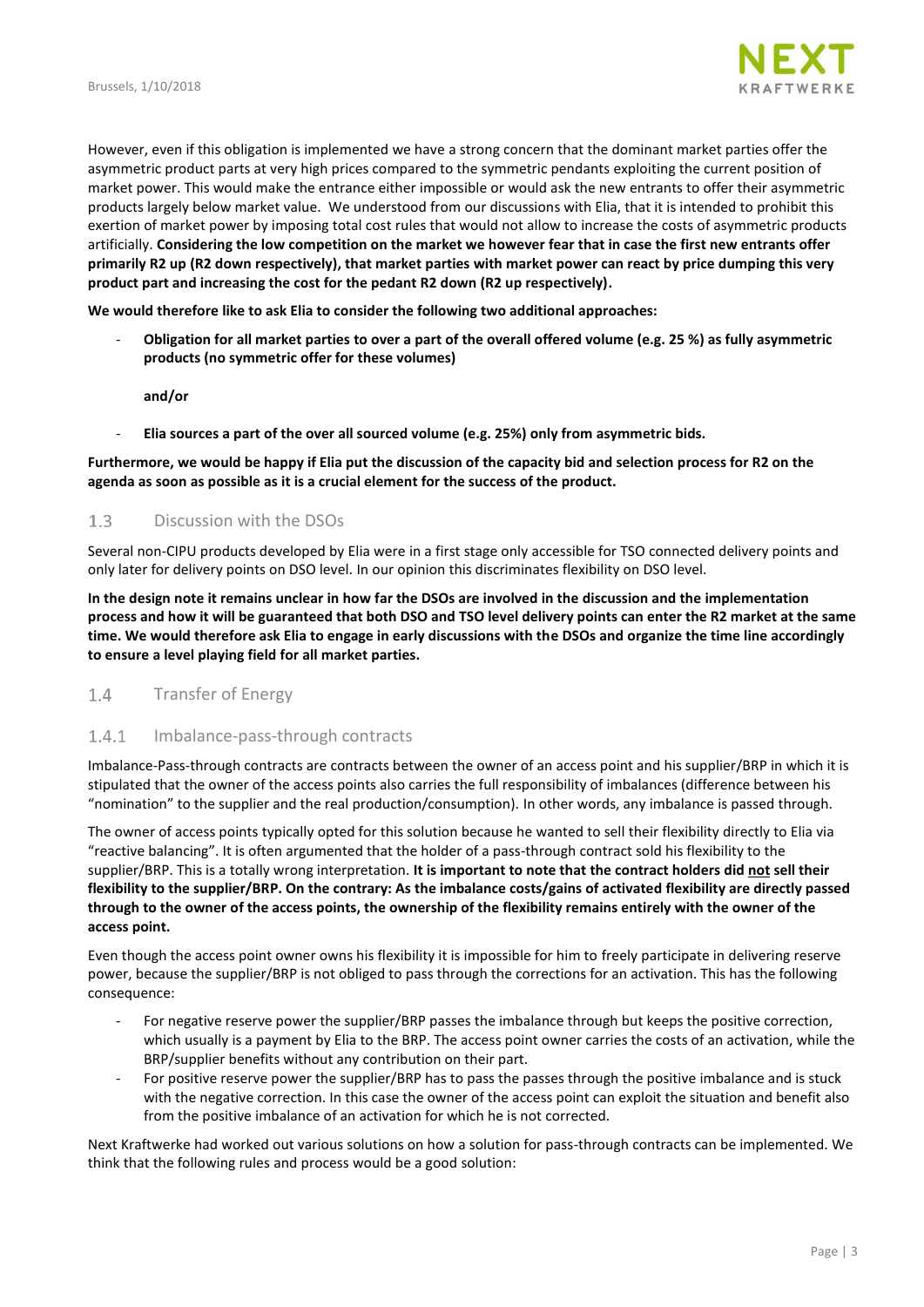

- Principles:
	- o The pass-through contract holder can freely join a BSP pool to provide reserve power as he is owner of his flexibility and always carried the responsibility of imbalances himself. **The holder of this contract does not even have to inform the supplier/BRP about this step because the use of flexibility is therefore no novum for the BRP/supplier. On the contrary: This is what the pass-through contract is designed for.**
	- o **Consequently, the BRP/supplier does not have to be informed about the activation of flexibility of such access point** as the holder of the pass-through contract is always by this contract allowed to divert from his nomination and has done so before e.g. to follow day-ahead prices, in the framework of reactive balancing or simply to follow technical on-site constraints
- Process in case of an activation:
	- o BRP/Supplier
		- In case of an activation, the Supplier/BRP is not informed and the Supplier/BRP is furthermore not corrected for the activation.
		- **The Supplier passes as the imbalance of the activation through to the holder of the pass**through contract as he would normally do by (pass-through) contract.
		- **There is no negative nor positive impact on the BRP/Supplier**.
	- o BSP
		- **The BSP is corrected for the imbalance of the activation. There is therefore also no positive or negative impact for Elia.**
		- The physical correction remains with the BRP of the BSP who takes the associated costs/gains. The BSP can then pass the monetary value of the correction through to the owner of the passthrough contract. The BSP and the holder of the pass-through contract can of course agree on any other settlement for this imbalance correction if desired.

**This simple solution would solve the challenge to give pass-through contract holders access to the reserve power market via a BSP. The beauty of the solution is that the work for implementing this solution is limited for Elia as far as we can judge. Elia only needs to redirect of the correction to the BRP of the BSP.**

#### <span id="page-3-0"></span> $1.4.2$ Net injection is discriminated against

Next Kraftwerke has during various occasions (consultations, bilateral discussions, TF meetings) stated that the exclusion of net-injecting delivery points from the framework of transfer of energy is inacceptable and without reason:

- The limitation is discriminatory against generation technology.
- There are no technical arguments to exclude net injection points.
- The volume that can participate in the ToE is limited and therefore also the value offered for reserve power might be limited if the ToE proves to be an efficient framework to tap flexibility potential.

## **We believe that it is Elia's and the CREG's responsibility to advice the Belgian Government to make the necessary adaptations in the Belgian law to allow the participation of net-injecting access points in the ToE.**

### <span id="page-3-1"></span> $2.$ **Questions asked by Elia**

#### <span id="page-3-2"></span> $2.1$ Preferred option for implementation – several steps or one-stop (p. 41)

Next Kraftwerke is fine with a one-stop option even though this might mean that the product will be opened at a later stage.

Next Kraftwerke however only votes for a one-stop option if Elia can provide a high level of certainty that the suggested timeline can be kept and that a go-live by January/February 2020 is highly probable.

#### <span id="page-3-3"></span> $2.2$ Price caps (p.55)

Next Kraftwerke appreciates the removal or shift of price caps. A first stage price cap of about 1500 € for positive energy bids and of about -1500 € for negative energy bids seems to be a good intermediate solution to avoid market power excretion at high prices. We think that mid-term the price caps should be completely removed.